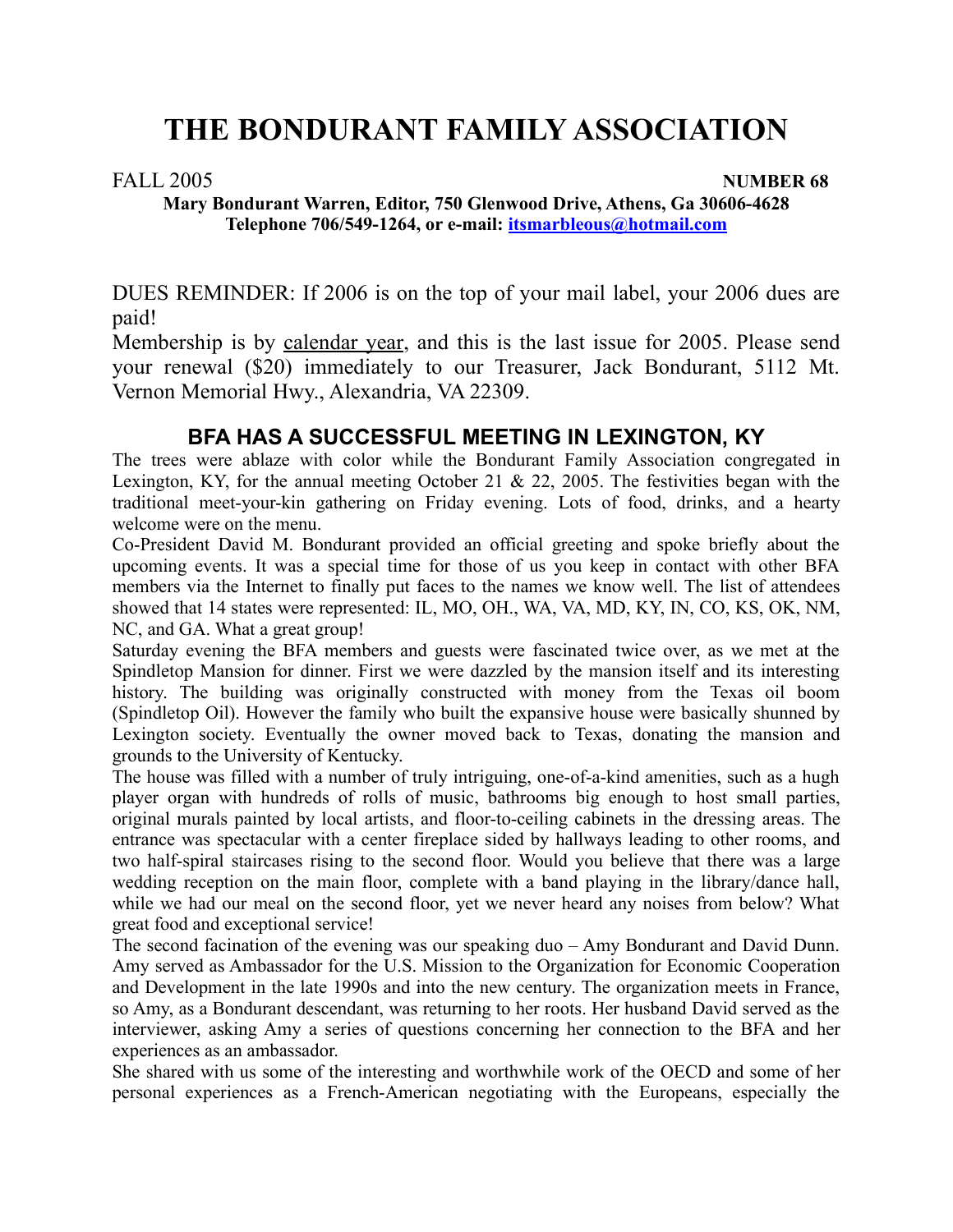French Ambassador, also a woman.

Amy also shared a story of meeting with the Bondurand family members in France who showed her a family tree. One branch extended out, but vanished. At first Amy was puzzled, and then delighted to realize that this was Jean Pierre's branch. He vanished from France, but that is where all of us pick up the link.

# **Those of us who could attend had an extraordinarily rewarding evening. Thanks, Amy and David! And thanks also to David M. and his wife Jackie for making all of the arrangements for the annual meeting.**

Several back issues of the BFA newsletter contain information about Amy, and her appointment to the OECD. These are available on the BFA website. To access them you need to obtain a password and pay your dues to our Treasurer, Jack Bondurant (address above).

# **Meeting Minutes**

# **Attending:**

46 people attended the business meeting including Golda Seybold; Bailey & Vicki Shear; Randall & Venus Bondurant & Zachery; Wayne & Betty Bondurant Brown; James H. & Barbara Bondurant, Jack & Gretchen Bondurant, W. Irvin & Ruth Bondurant; Ruby Smith; Amy Bondurant & David Dunn; Joanne Yeck; Matt Bondurant & Stacy Lowe; John T. & Theresa Bondurant; David M. & Jackie Bondurant; Wayne & Dorothy Bondurant; Jean B. Keese; Clint & Elaine Bondurant; Thomas R. Bondurant; Tom & Mary Helen Bondurant; John Edward Bondurant; Chris & Marilyn Bondurant Anderson, James W. & Mabel Bondurant Culpepper; Julie Thompson-Roberson; Gene & Heather Swecka; Mary Bondurant Warren; and Sharon Kingen.

Attending the gathering on Friday night, 21 Oct. 2005, but not the business meeting: Jan Moses; Becky, Emma & Jack Halliday; and Mr. Keese.

# **Call to Order:**

The meeting was called to order by the Co-President David M. Bondurant at 9:15 a.m. He welcomed the 45 others present on a soggy but good day. He asked all to join in a moment of silence for those who could not be with us. He recognized John Edward Bondurant, soon to celebrate his  $97<sup>th</sup>$  birthday, and Jack, his ten-month-old grandson, as the oldest and youngest.

# **2004 Minutes:**

Secretary Sharon Kingen read the minutes of the 2004 meeting, noting one name correction made after the minutes were published on the Internet last fall. The name was recorrected by Mary Warren, who moved that the minutes be accepted as corrected. John T. Bondurant seconded. Motion passed.

# **Treasurer's Report:**

Treasurer Jack Bondurant distributed copies of the Treasurer's Report, and noted that we currently have 181 members. We currently have a balance of \$4,010.07 in the account. Expenses last year totaled \$4,711.44. We still need to increase membership.

He suggested giving memberships to younger family members as gifts, thus stimulating interest among others. He also noted that we gladly accept monetary gifts.

Jack asked how many of those present had used the website. He noted that anyone wishing to access the newsletter data needed to obtain a user identification number and password from him. It was noted that one issue of the newsletter each year includes a list of current members.

Sharon Kingen moved that the Treasurer's Report be accepted as presented. Wayne Bondurant seconded. Motion passed.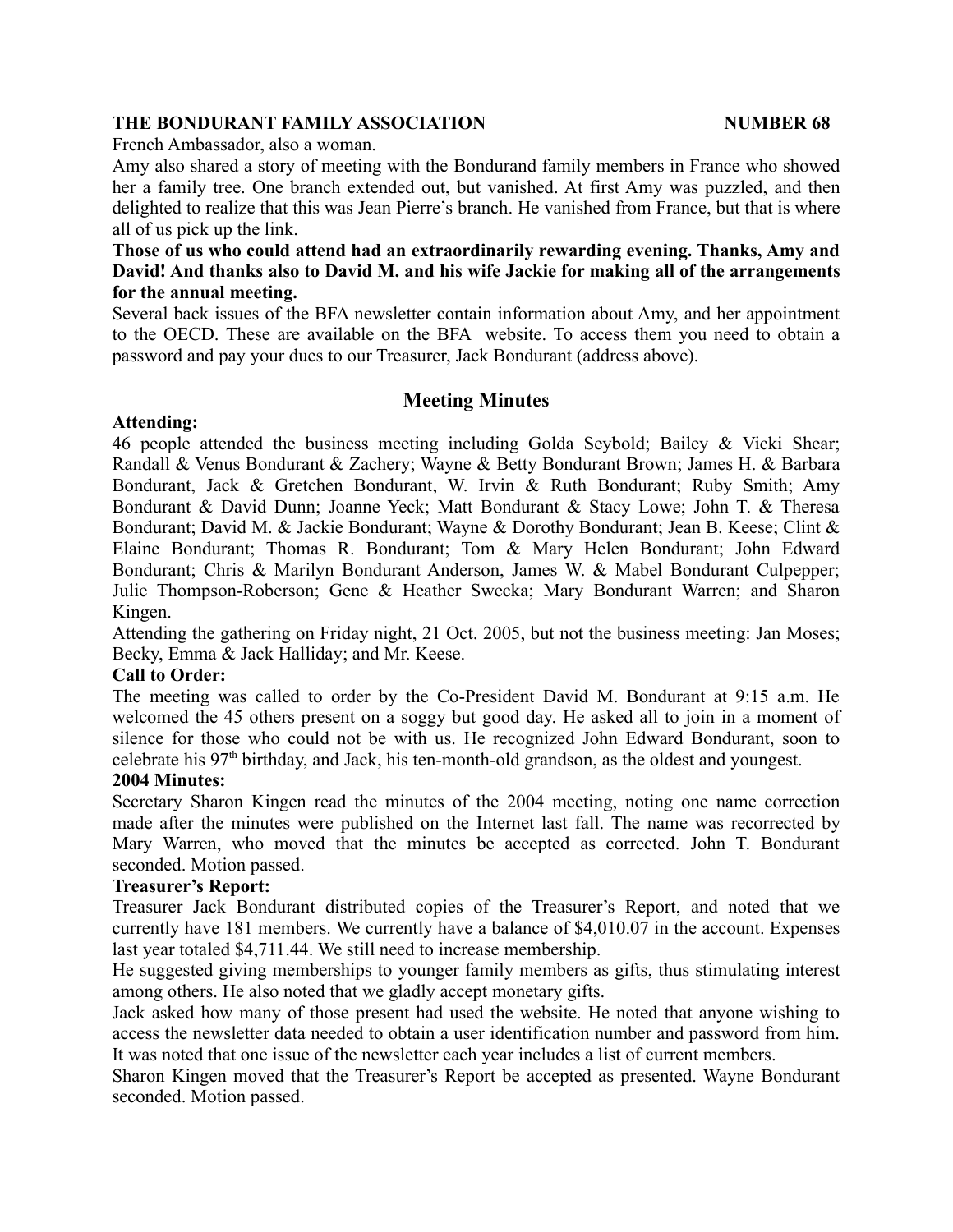# **Introductions**:

Co-President Bondurant asked everyone to introduce him- or her-self and members of the family and describe a bit about his or her family. Introductions followed.

# **Old Business**:

Co-President Bondurant noted that he and his wife Jackie Bondurant had not been able to attend last year's meeting due to the death of a close friend.

He stated that they were pleased that the website was up and running, and commented that it was very informative. The question arose as to the designation of a webmaster which seems to have fallen to David W. Bondurant by default. Co-President David M. Bondurant stated he would contact David W. concerning his willingness to continue as webmaster.

# – Change in By-Laws:

Co-President Bondurant noted that it had been suggested that the by-laws of the Bondurant Family Association be changed so officers serve for two years. John T. Bondurant moved that officers serve a minimum of two years barring exceptional circumstances. John E. Bondurant seconded.

After discussion concerning the advisability of staggering the beginning of terms for continuity and whether those on the proposed slate of officers were willing to serve for two years, the motion as made was passed.

# – Election of Officers:

The following slate of officers was presented for the 2006-2007 years:

Co-Presidents (President and Vice President) – David M. and Jackie Bondurant

Secretary – Sharon Kingen

Treasurer – Jack Bondurant

Newsletter Editor – Mary Bondurant Warren.

Wayne Bondurant moved that the slate be accepted. Will Bondurant seconded, and the motion passed.

– 2006 Meeting Site:

Co-President Bondurant noted that 2006 is the year to return to Virginia for our annual meeting. He suggested Williamsburg since his son and daughter-in-law reside there and have agreed to assist in making arrangements.

It was noted that our last meeting at Williamsburg had drawn more attendees than any other meeting. John T. Bondurant moved that we plan to meet at Williamsburg at approximately this same time of year in 2006. Mary Bondurant Warren seconded, and the motion passed.

# – Publication Matter:

Mary Bondurant Warren noted that we want to maintain our policy of publishing factual information about the family. However, we also need a way to share on-going but not yet confirmed research. Wayne Bondurant moved that Mary and the Association officers decide what should or should not be published. After discussion the motion was withdrawn.

Mary suggested that we establish an area of the website for posting in-process lineage research, but clearly label it as such. Matt Bondurant moved that we accept Mary's suggestion, Betty Brown seconded, and the motion passed.

[We'll title this "Work in Progress." MBW]

– Gravesite Maintenance:

It was brought to the attention of the group that we need to ascertain the status of the care of the virginia gravesite of Jean Pierre Bondurant and his wife Ann. Co-President Bondurant stated that he would investigate this matter.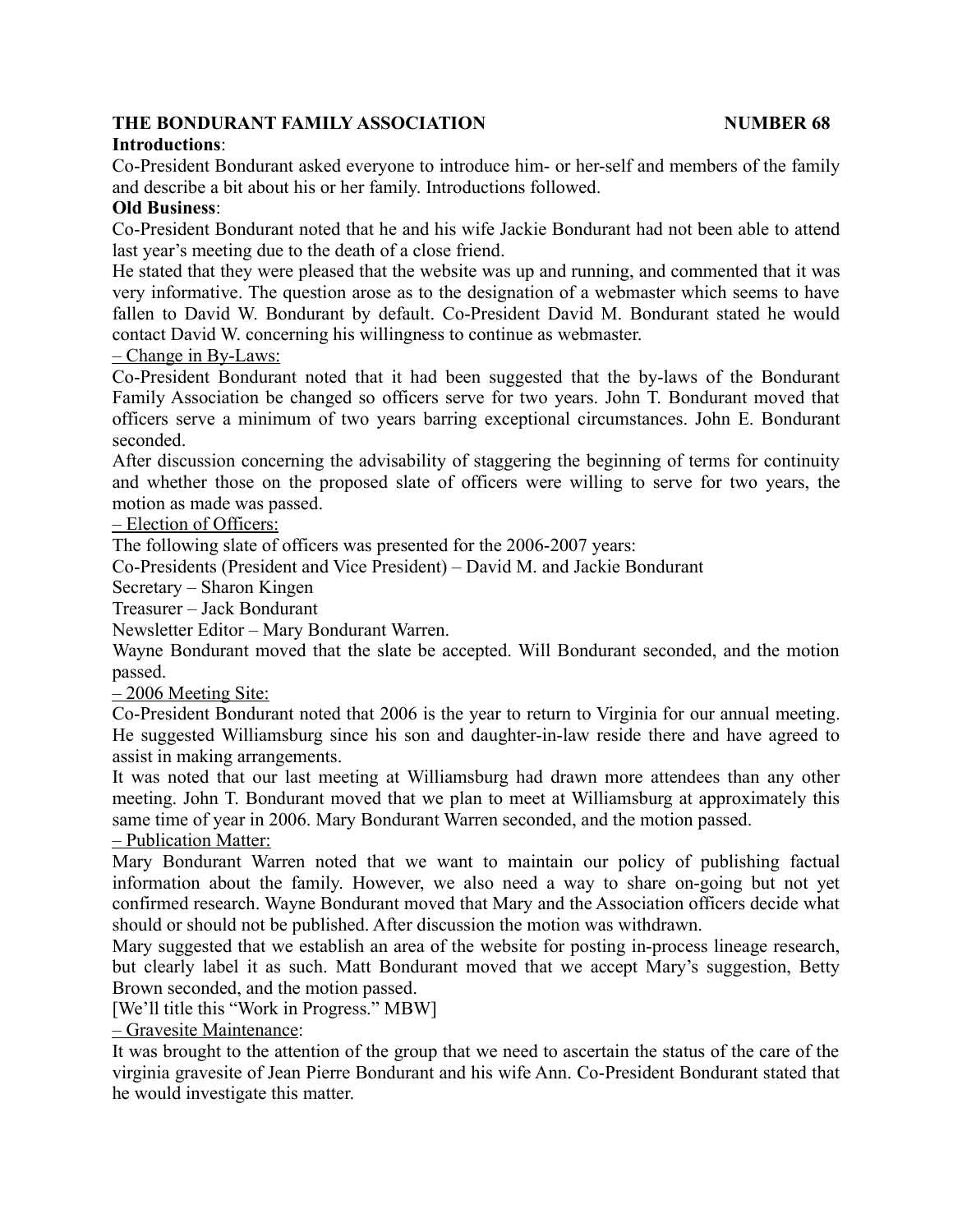#### **Program:**

The members enjoyed a lively and entertaining presentation by Matt Bondurant, author of *THE THIRD TRANSLATION*. After describing his first novel and what inspired it, he focused on the work he is currently doing in preparation for his second novel, tentatively titled "The Wettest County in the World."

This book will focus on what is known as the Franklin County, Virginia, Moonshine Conspiracy. The events occurred in the mid-1930s, and involved Matt's grandfather, Jack, and his two brothers, Forrest and Howard, known locally as "The Bondurant Boys." The fiction book will be based on real events, which included police corruption, moonshine production and sale, shootings, and possibly a mysterious disappearance.

Co-President Bondurant informed attendees about photographs to be taken in the afternoon at the Bondurant Pharmacy, a unique Lexington structure built in the shape of a mortar and pestle. He also reviewed sightseeing and shopping options, including Forts Harrod and Boonesborough, Shaker Village at Pleasant Hill, the historic town of Midway, and the Kentucky Horse Park.

He also informed people of the Sunday morning workout and brunch at the nearby Keeneland Race Track. He then provided directions to "Spindletop Hall," the site of the Saturday evening dinner. He also introduced the evening's speakers, Amy Bondurant and David Dunn. Finally, he reminded people about paying their 2006 dues to Jack Bondurant.

In concluding the morning activities, Co-President Bondurant called on Mary Bondurant Warren who explained a display of photographs of the ancestral home of the Bondurants near Genolhac. This dwelling predates their residence in town.

She also reported on preliminary Kentucky research surrounding David Bundran, killed in an Indian massacre at Fort Boonesborough in 1778, and what had been learned about his heir-at-law John Peter Bondurant.

# **Adjournment**:

The morning gathering concluded at 11:40 a.m.

Respectfully submitted, Sharon Kingen, Secretary.

#### **NEW MEMBERS**

Ms. Caroline Ann Jopling, 260 Rivergate Dr., Wilton, CT 06897, 203/834-0708. E-mail:  $jophing@$ wilton.k12.ct.us

Mrs. Helen Bondurant Krutsch, 255 Texas St., Apt. E-375, Rapid City, SD 57701, 605/721-3446. E-mail:hharha@aol.com

#### **CHANGES OF ADDRESS**

Mr. & Mrs. R.Clifton Jones, Jr., from Haymarket, VA, to 19365 Cypress Ridge #1021, Lansdowne, VA 20176.

Mr. Louis E. LeGrand, from Richmond, VA, to 25788 Ennis Road, Squaw Valley, CA 93675- 9381

#### **NEED DOCUMENTS ON ELIZABETH DARBY AND MARTHA ELLEN DODD**

Both of these ladies have been identified by someone as the earlier wives of John Bondurant, son of Jean Pierre. We know of John's marriage to Sarah Rachel Taylor.

Some believe that Elizabeth Darby was the mother of Darby Bondurant. Has anyone evidence which would prove or disprove this. If she was John's wife, when and where did they marry? Did she die before his marriage to Sarah?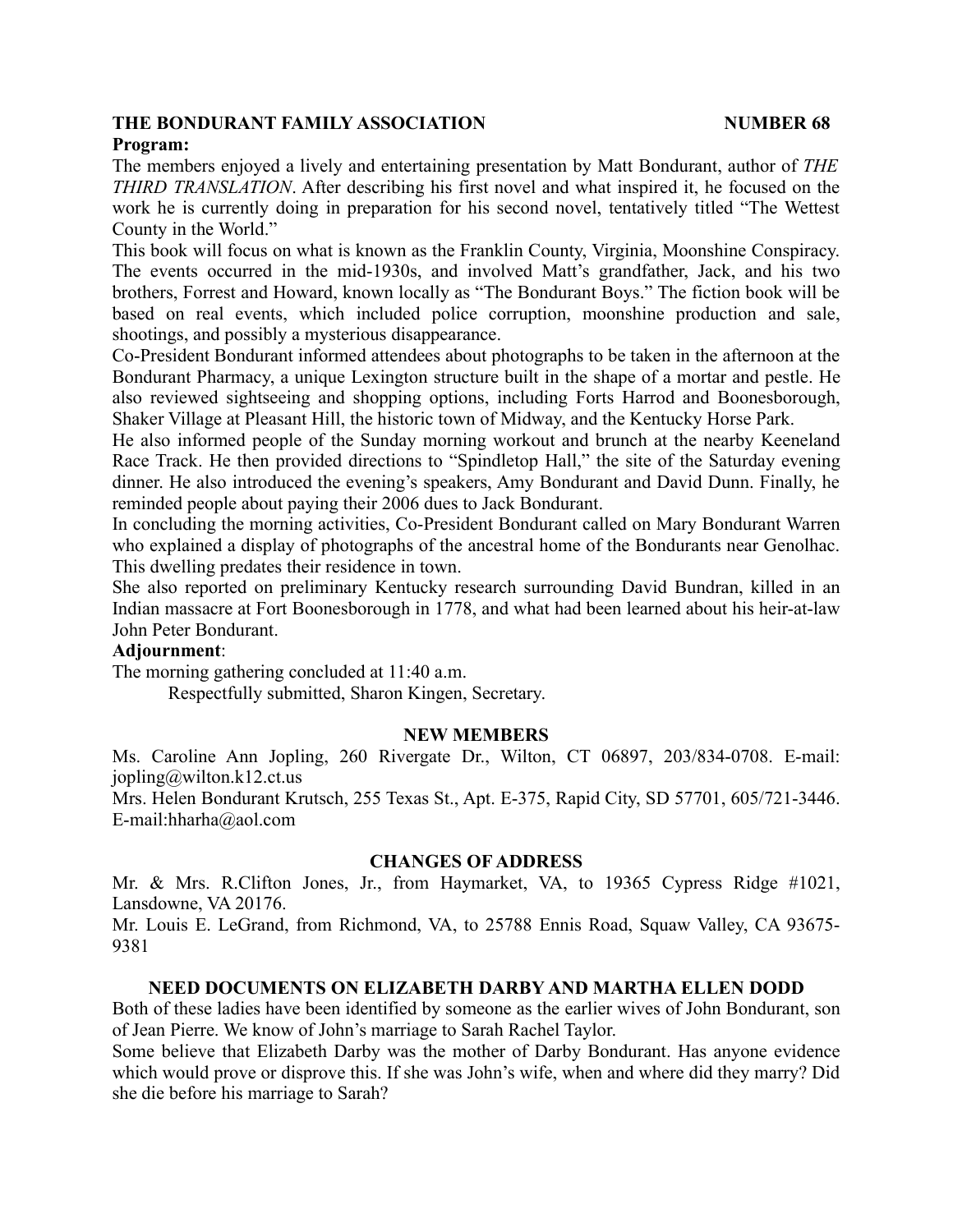# **DAVID BONDURANT WAS WITH DANIEL BOONE!**

Sharon Kingen, Ruby Smith, Jim Bondurant and I arrived in Kentucky early before the meeting in order to visit the Kentucky Archives and Kentucky Historical Society at Frankfort. We even met a Bondurant descendant, Dan Peyton, an employee of the Kentucky Historical Society.

We received a warm reception from their helpful staffs, and came away with some real surprises to share with you.

Ms. Sarah Dean of the Kentucky Archives Research Room, and Ms. Kandie Adkinson of the Secretary of State Land Office found documentation we needed to fill in the land titles for David and John Peter Bondurant, but I'm getting ahead of the story.

#### **DANIEL BOONE**

Daniel Boone was born 1734 in Olney Township, Pennsylvania. The Exeter Meeting [Quakers] had warned his father, Squire Boone, when several Boone children "married out of unity" – non-Quakers. In 1748 Squire was "disowned" [excommunicated] by the Society of Friends [Quakers] in Exeter, PA. Squire sold their family farm in 1750 and the family began their journey into the Shenandoah Valley. After living for a time in a cave on the north fork of the Yadkin River, now Davidson Co., NC, Squire Boone obtained a land grant from Lord Granville for 640 acres between Elisha and Dutchman's Creeks, and then a second grant on Bear Creek, in Davie Co.

The Boone family had hardly settled on their North Carolina lands when the French and Indian War began (1755) and Daniel joined Major Edward Dobbs' North Carolina militia company, and served as a wagoner in British Gen. Braddock's march and defeat at Fort Duquesne. George Washington served as guide to Braddock, and had advised against the attack!

In 1756 Daniel married Rebecca Bryan, and settled in Rowan Co., NC, where they took in his four nieces and nephews, orphans of brother Israel Boone.

In 1765 Daniel and several others explored Georgia's lands south of the Altamaha, and even went to Florida. Daniel bought a lot near Pensacola, West Florida, on this trip, but never went back to it.

By 1767 Daniel and others were exploring the Watauga area of East TN. then they went across the Blue Ridge and the Clinch Rivers to Big Sandy River, where they built a camp, near present Prestonburg, KY.

In 1769, with John Findlay as his guide, Daniel and four others went through the Cumberland Gap and into Kentucky. While hunting in Kentucky Daniel was captured by the Shawnee Indians, but escaped in 1771 and returned home to the Yadkin River in NC.

He moved his family to a homestead near Sapling Grove, TN, in 1772. In 1773 Daniel leads several families towards KY, but they are attacked by Indians, and return to settle on the Clinch River in TN. Lord Dunmore's War began in 1774, and the Clinch River settlement is under attack by the Indians. Late in the year, after the Battle of Point Pleasant the Shawnee Indians are defeated, and sue for peace.

In 1775 Richard Henderson forms the Transylvania Company, and Daniel Boone acts as their agent to purchase land from the Cherokee Indians. Daniel and others begin to mark the Wilderness Road from Long Island on the Holston River towards to KY.

The Shawnees again attack the settlers, but Boone and his companions build a fort at Boonesborough, KY by the first of May 1775. The American Revolution began.

In 1776 Boonesborough was again attacked by Indians. That summer Daniel's daughter Jemima and two daughters of Col. Richard Callaway, were captured by the Shawnees, but rescued two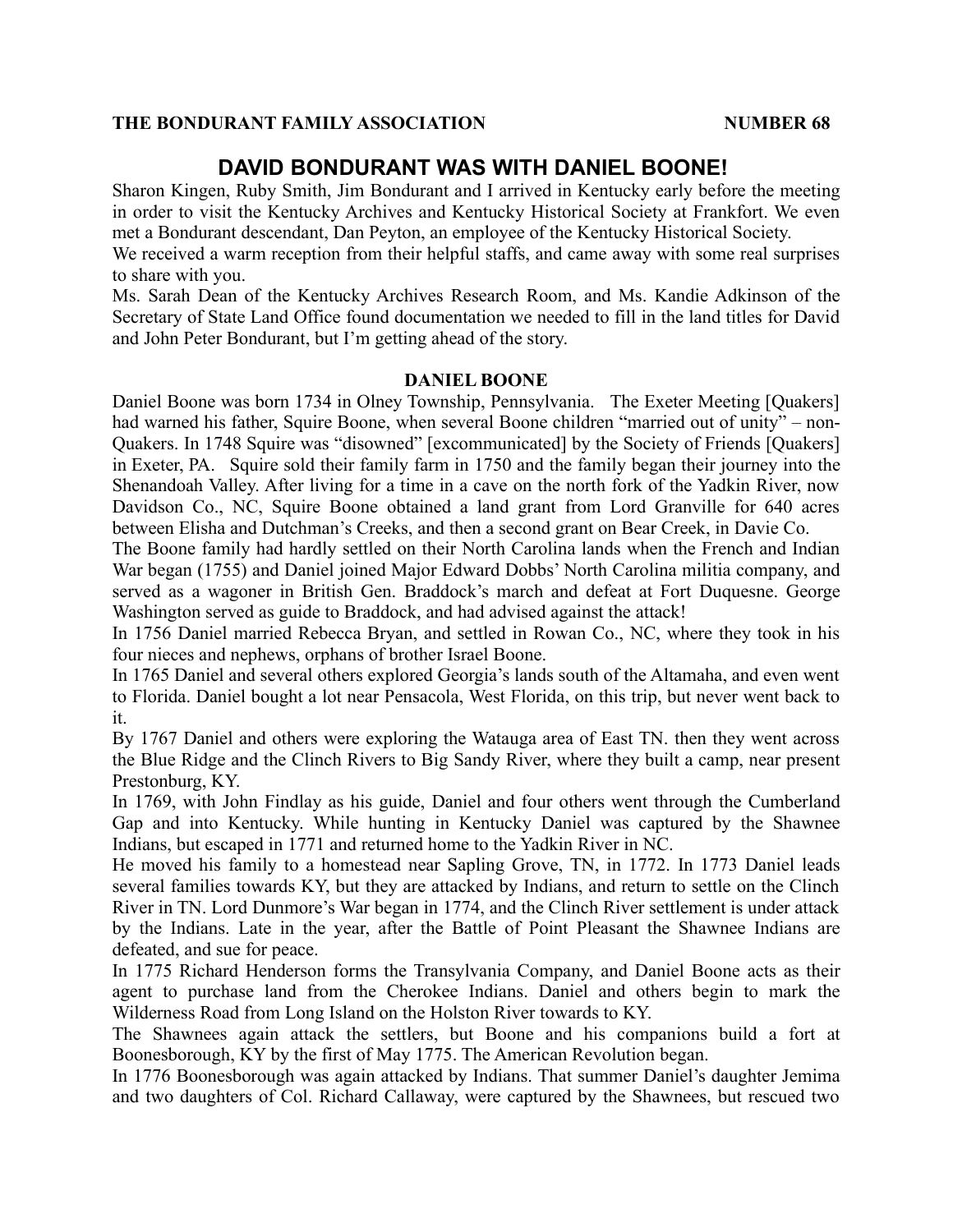days later.

Another Indian attack was made on Boonesborough in April 1777, and Daniel was wounded. Settlers continue to come into the area.

In January 1778 Daniel led a party of 26 men to the Lower Blue Licks to boil salt. He was captured in February by the Shawnees, but escaped and returned to Boonesborough in June.

September 1778, under the guise of signing a peace treaty with the whites, the Shawnees gather at Fort Boonesborough. They besieged the fort from  $7<sup>th</sup>$  to  $18<sup>th</sup>$  September, but the settlers held on, with only two casualties – DAVID BONDURANT, and London, a male slave of Col. Richard Callaway.

In the fall of 1779 Boone led a group of settlers from NC into KY, and they established a new settlement six miles northwest of Boonesborough which they called Boone's Station.

While in Richmond, VA, in 1780, Daniel Boone was robbed of \$20,000 in depreciated Continental scrip, and land certificates (including one from "JOHN BUNDRUM").

#### **DAVID BONDURANT (BUNDRIN, BUNDIN, BUNDRANT, BUNDRUM)**

Now we switch from the life story of Daniel Boone to that of the one white casualty in the 1778 attack by the Shawnees on Boonesborough – David Bondurant.

Kentucky in 1778 was Kentucky District, VA, so its earliest records can be found preserved in the Virginia Archives at Richmond. David Bondurant had come into Kentucky District, and had made a settlement in **February 1778** on "Tate's Creek about three miles from the mouth thereof including the Walnut Bottom," an area now part of Lexington, KY.

Indians made repeated attacks on small settlements of whites, and with the impending peace treaty with the Shawnees, we presume that David and his wife had gone to Fort Boonesborough to witness the signing. Their home was some mines to the northwest of the fort.

These eyewitness accounts collected by John Filson, and documents gathered by Lyman Draper, give a graphic account of the siege of Boonesborough.

From *THE LIFE OF DANIEL BOONE*, by Lyman C. Draper, edited by T.F. Belue, Pages 510-12 On Friday the  $11<sup>th</sup>$  of September [1778] .... That night was the severest firing on both sides that occurred during the siege, commingled reports of the firearms and the vivid flashes of powder in quick succession, the one echoing back from the surrounding hills and the other partially exhibiting the dark forest in the distance, rendered the scene one of solemn grandeur. The constant flashes of the guns made it so light in the fort that the smallest article could be seen in every part....

Another tragic event occurred during that busy and exciting night. While DAVID BUNDRIN, a Dutchman who was posted in the south-west bastion, was looking through a port-hole partly closed with a stone, a ball struck close and split, one half penetrating his forehead, producing a mortal wound and rendering him speechless. 8

A little before day Boone called out to his men to cease firing, as they were necessarily shooting at random and were uncertain of producing any good effects....

<sup>8</sup> He [Bondurant] lived a number of hours, all the while resting his forehead in his hands and his elbows upon his knees, constantly rocking his body in a sitting posture until all his brains by the action had apparently worked out of the wound, sometimes wiping away the oozing brains with his hand. [He is said to have lived 3 days.]

His simple-hearted wife, while her husband was in this dying condition, would consolingly remark, "it vas Got's plessing dat de pall didn't hit 'im in the eye."

Bundrin was a good soldier and had been wounded in the thigh when at work in the field the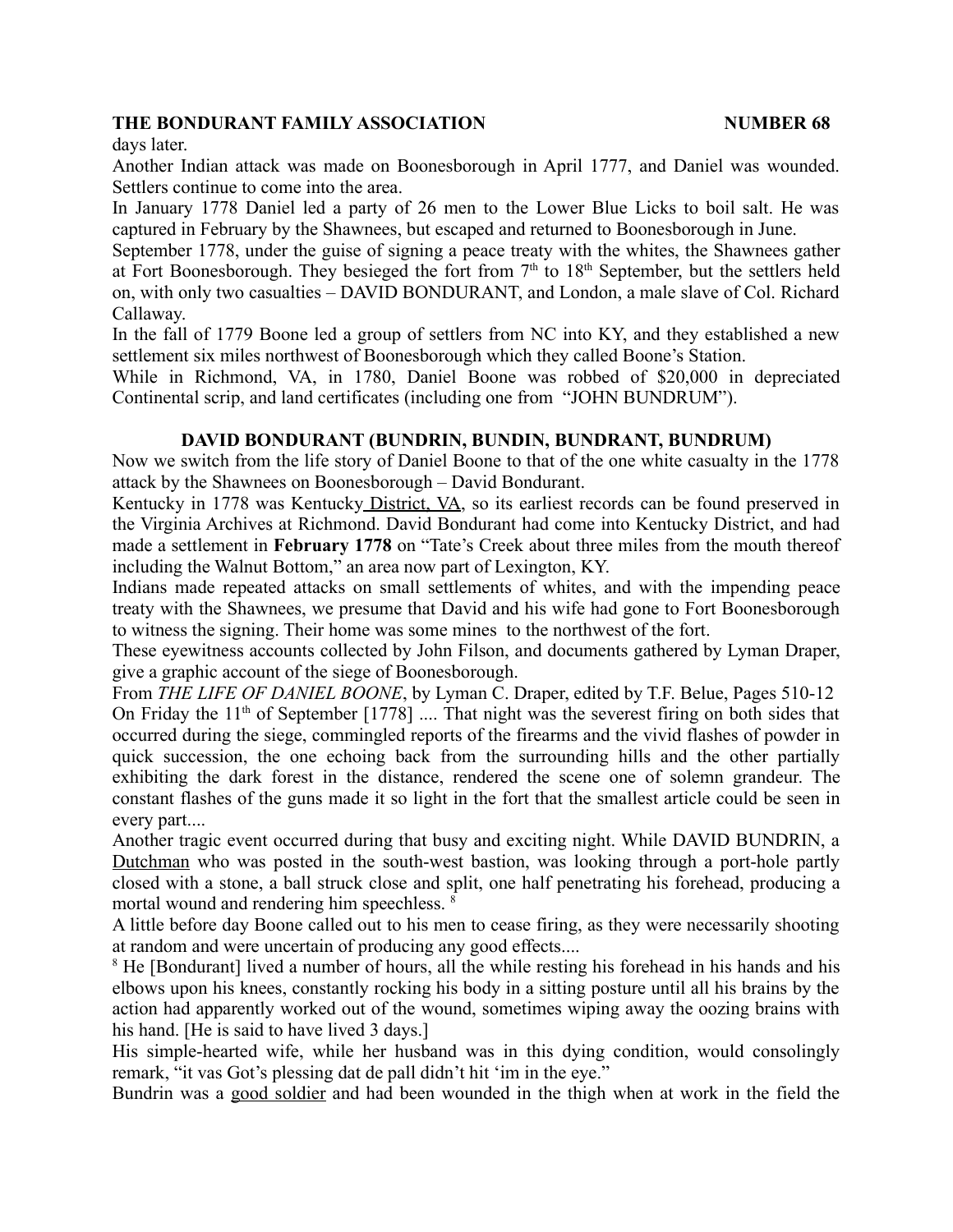preceding spring [1778].

Draper had discovered John Filson's interviews with survivors of that Boonesborough siege, and built this narrative from Filson's interview of John Gass, and others. What came as a surprise was that Gass described David Bundrin [Bondurant] as "a Dutchman" and MARRIED. The quote of David's wife's comment, in broken English with a German usage, further suggests that it was Mrs. David Bundrin, who is not named further in the interview, who was "Dutch" – at that time the colloquial reference to a German-speaking person, not just a person from Holland.

The Valley of Virginia had a number of settlements of German-speaking citizens who had moved south-westward from Pennsylvania, and may have formerly been "Pennsylvania Dutch." Was David's wife one of them?

Might their marriage be found recorded in one of the early church registers or record books; perhaps his surname was mis-spelled, and we've missed it in transcriptions and indexes. The marriage would almost certainly have been performed by the minister or in the Meeting to which SHE belonged, and this should provide her name, and possibly parentage.

Calling David a "good soldier" suggests that he may have seen some military service, possibly earlier in the Revolution, or in the French and Indian War. Has anyone seen documentation? I have not; Clint, have you?

All able bodied white males 16 to 45 were required to do militia service in their home county four days a year for drilling, and when called out by the Governor. While this might be considered military service, would David's contemporary have referred to his appearance at militia musters as making David a good soldier?

Since the settlement made by David Bondurant lay in the Kentucky District of Virginia, inheritance of his land would be governed by Virginia law.

Hening's *STATUTES AT LARGE ... OF VIRGINIA*, vol. 9, pages 355-56. October 1777.

V. And whereas great numbers of people have settled on waste and ungranted lands situate on the Western Waters, to which they have not been able to procure legal titles, and the general convention of Virginia on the 24 June 1776 did "resolve, that all such settlers upon unappropriated lands, to which there was no prior just claim, should have the PREEMPTION or preference to a grant of such lands," and it is just and reasonable that the lands in their possession thus secured to them should contribute by tax to the common charge....

That all persons who, on or before the 24 June 1776, had bona fide settled themselves, or at his or her charge had settled others, upon any waste and ungranted lands on the said Western Waters, and had not by regular entry, survey, or contract, ascertained the quantity of their claim, shall be allowed for every family so settled 400 acres of land to include such settlement, or such lesser quantity as the person entitled thereto desires....

Had David and his widow had children, his preemption would have passed to the widow and children. That the claim was awarded to JOHN PETER BONDURANT, if David died intestate (as he probably did), suggests that J.P.B. was David's father.

Now let's switch our focus from David to –

# **JOHN PETER BONDURANT**

**If David were the son of John Peter**, then there must be a marriage of John Peter to an unknown woman prior to 1755.

John Peter married the widow Martha (Patty) Walton Mosby by 1775, and had two sons by her: George who married Sarah Fleming (Sally) Palmore, and had one son; and William, born about 1775, died by 1830 in Marengo Co., AL, who in 1793 married Martha W. (Patsy) Walton.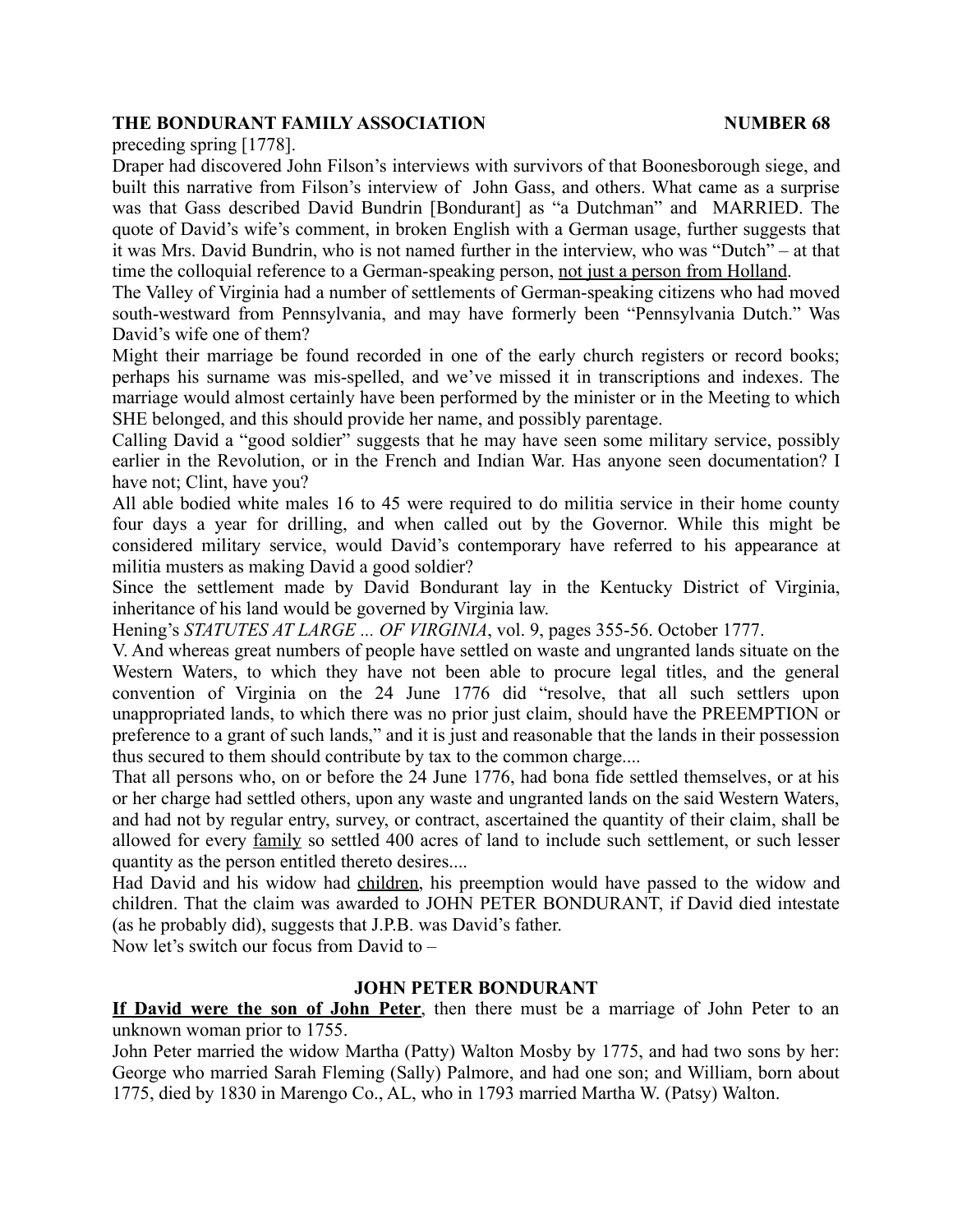Patty was born about 1734, married Edward Mosby in May 1755, Cumberland Co., VA, and had children. She died in KY about 1794.

John Peter married again to widow Susannah Thomas Damron [widow of George Damron] in Sept. 28, 1797 in Lincoln Co., KY, and she survived him. Susannah married for a third time after J.P.B.'s death, and died in 1813 KY. She had a son by Mr. Damron, whom J.P.B. referred to as his son, but no children by J.P.B.

So we have accounted for David Bondurant's 400 acre preemption right to the Walnut Bottom, now within Lexington, KY. John Peter claimed it, and received the warrant, which he disposed of, and within about 3 months was stolen from Daniel Boone.

British Mercantile Claims show that John Peter owed money at "Cumberland store" £ 1.2.8, and the claim written in **1780** included the comment that "Removed to Madison County, Kentucky. Able to pay."

"JOHN BUNDROW" exchanged 3 Treasury Warrants [purchases of land], Vol. 18, Original Survey #4147, for 800 acres in Madison Co., KY, on Hays Fork of Silver Creek, with a survey date 22 Aug. **1798**. This tract J.P.B. sold[?] to Robert Saunders and his heirs, 6 March **1800**. Details are in Index for Old Kentucky Surveys & Grants, part of the Secretary of State office.

"Land Commissioners Book, 1779-1780, District of Kentucky, VA. Original at the KY Archives. Page 99. The Land Commissioners were meeting on a circuit around the various settlements of KY. This meeting was held at Fort Harrod, Harrodsburg, KY, on 23 Dec. 1779 "for Adjusting disputed Titles to Unpantented lands in the District of Kentucky ... present Wm. Fleming, Stephen Trigg & Edmund Lyne, Gentlemen [Commissioners]." These men were the Land Commissioners.

John Peter Bondurant Heir at Law to David Bondurant dec'd this day claimed a preemption of 400 acres of land at the state price in the District of Kentucky lying on Tate's Creek about 3 Miles from the mouth thereof including the Walnut Bottom[,] by the decedent making an actual Settlement on Feb'y 1778 satisfactory proof being made to the Court they are of Opinion that the said John P. Bondurant has a right to a PREEMPTION of 400 acres including the above location  $&$  that a Certificate issue accordingly  $-$ 

Land distribution at that time was handled by Land Commissioners, who heard testimony and then issued a "Land Warrant" or certificate to the claimant. This warrant could be assigned [transferred] to another individual.

Of the four types of warrants which could be issued, one was the "**preemption warrant**' issued by the Land Office for actual settlement on the land, or the raising of a crop [on it]. John Peter's claim was based upon David's having actually settled on the Walnut Bottom land in Feb. 1778.

So John Peter Bondurant was issued the preemption warrant for David's land. Did he settle on it? Apparently not, he must have negotiated it for something with Col. Richard Callaway who picked up the warrant, or with Daniel Boone.

At a Court continued and held for Fayette County, April 11<sup>th</sup> 1781, DANIEL BOONE, Gent. produced this Memorandum in Court and duly proved that the Certificates therein mentioned and the said military warrant were robbed from him at the house of Adam Byrd of [can't read] County on the night of the  $20<sup>th</sup>$  of March 1780, which is ordered to be certified to the Register of the Land Office for the purpose of procuring warrants for the same.

One of the stolen warrants was that of "JOHN BUNDRUM one preemption." This would have been David's Walnut Bottom land.

Sharon Kingen recently found a document on-line from the Library of Virginia which showed that John Peter Bondurant was granted 1,125 acres in Albemarle Co., VA [an area which became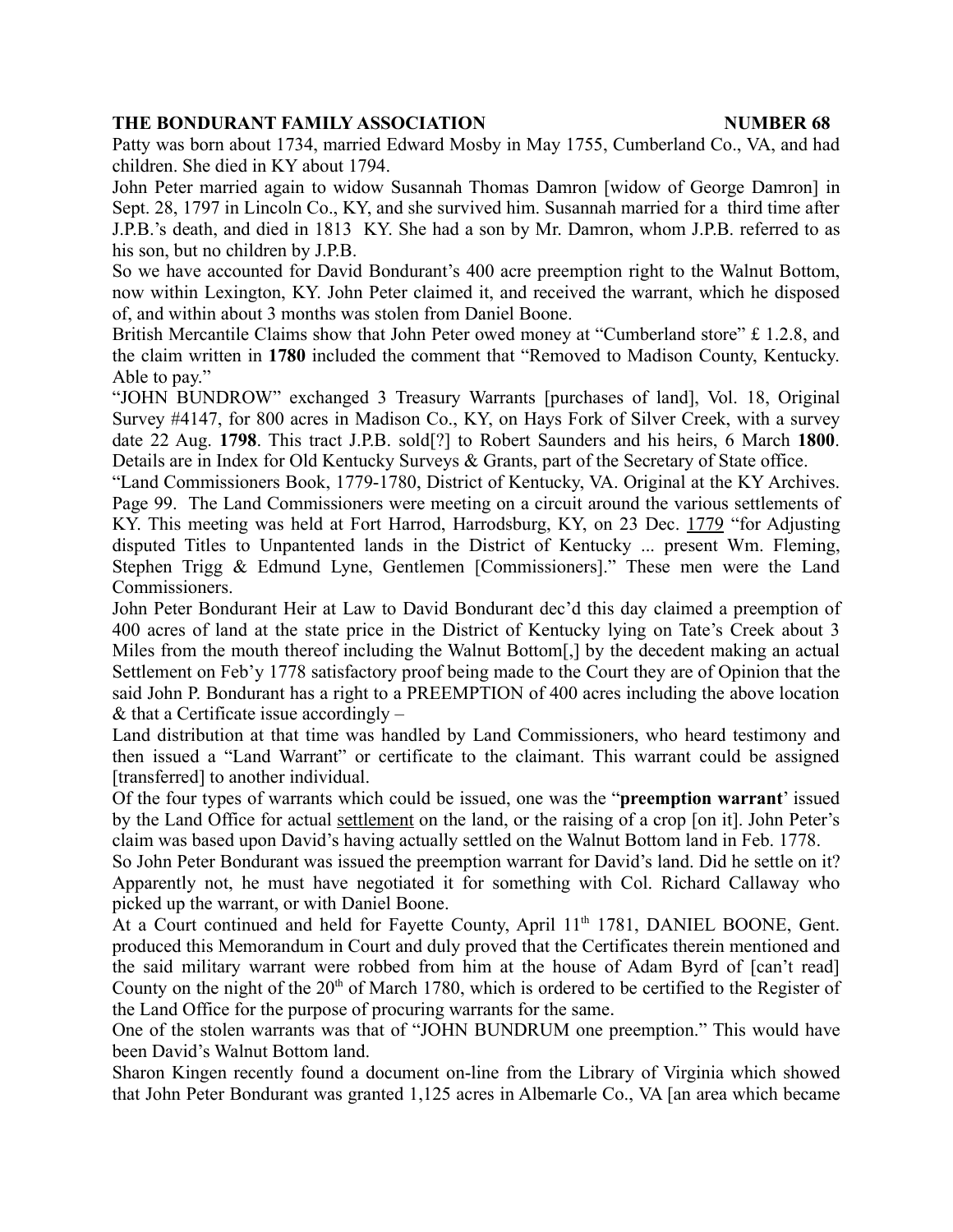Buckingham Co.] 17 July 1780. This was land surveyed 16 Oct. 1755 for PETER BONDURANT, and assigned by Peter to John Peter Bondurant.

Among the questions Sharon asked, Were there TWO contemporary John Peter Bondurants?

Why was there so many years between the date of the survey of the land for Peter, and the grant to John Peter?

If the John Peter then living in KY were the assignee of Peter Bondurant, why would John Peter have paid the fees to have the land granted?

The only evidence so far found that Peter Bondurant had any children is a fragmentary 1764 tax digest for Buckingham County, VA [a "burned county"], in which Peter returns 1 tithe "for his son John Bunderant" and no land is mentioned. Fortunately for us, the digest pages which survived included the B's. Here are the 1764 returns for others we're interested in:

JOHN BUNDERANT, 1 tithe, and 200 acres of land

RICHARD BUNDERANT, 1 tithe, 200 acres

[another] JOHN BUNDERANT, 1 tithe, 800 acres

[Peter for son John, 1 tithe only; but Peter isn't seen on the list returning himself!]

John Peter and Patty Walton Bondurant's grandchildren were:

Charles Palmore Bondurant, born 1803 Cumberland Co., VA, only child of **George** and Sally Palmore Bondurant. Charles married Caroline Eliza Smith (1809-1886), and had 3 children.

**William** Bondurant, Sr. and Patsy Walton were parents of:

Mary Langhorn (Polly ). born about 1796 Nancy Ann T. George W. Joseph H. born 8 March 1809 Jesse H. born 1810 Elizabeth L. born about 1812 James Madison born 1814 John A. born 1816 William, Jr. two children, names and sexes unknown Hezekiah M. Narcissa or Narsarella Martha Jane Eliza A. Jane Mosby Robert unknown dau. William

Birth order of William's children is unknown; and perhaps some of the unknowns are already named. Twenty children seems an unbelievably large family! Can anyone provide birth and death dates of these children, and prune any who do not belong to Patsy and William?

Again, it seems answers raise more questions. Documents, and comments on the subject would be welcome.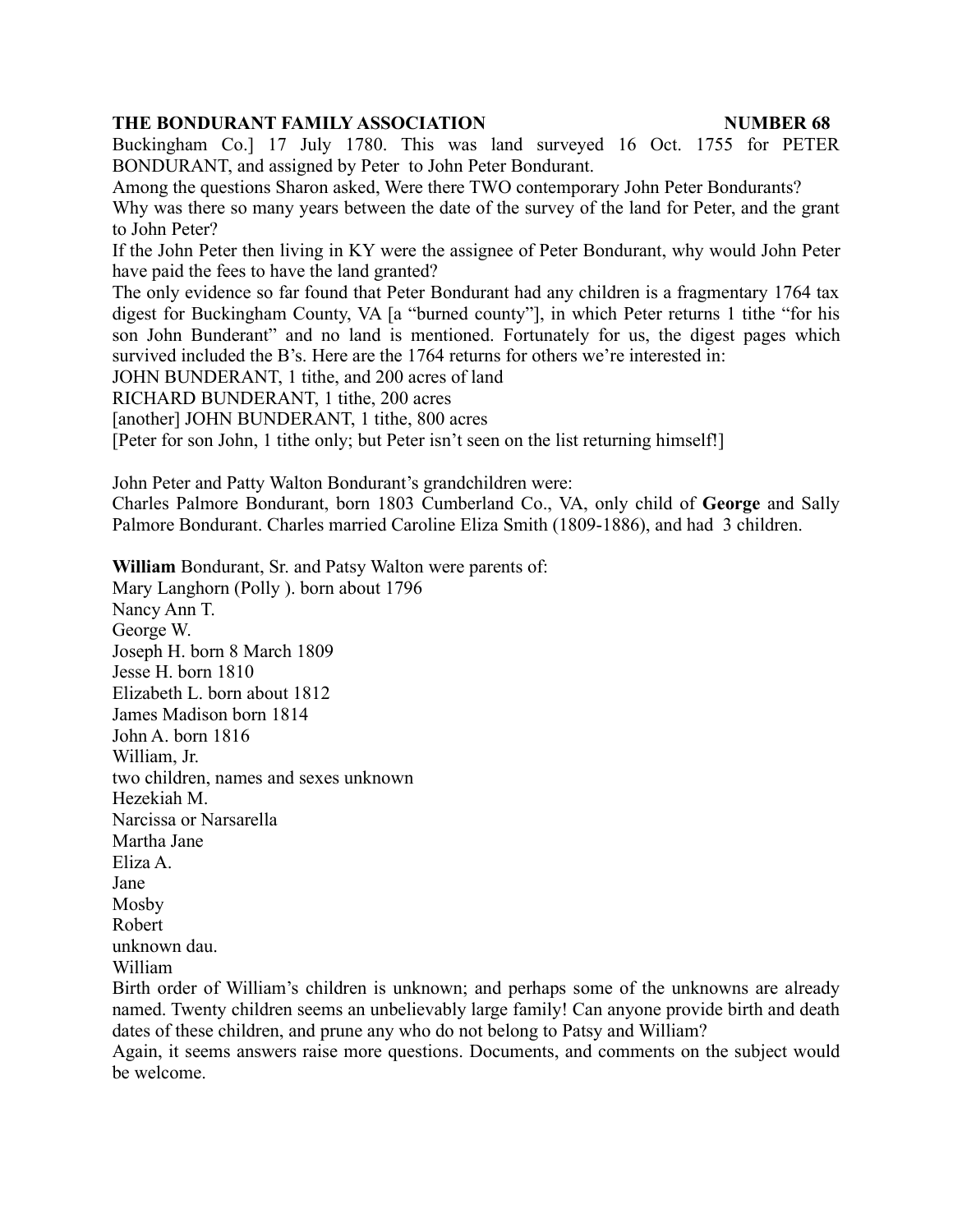# **THE BONDURANT FAMILY ASSOCIATION NUMBER 68 HIRAM BUNDREN / BONDURANT**

By e-mail from dkunh@rnetinc.net.

I am trying to connect HIRAM BONDURANT / BUNDREN and Mary (Polly) Hayes who were my great great grandparents. I found their graves in Madison Co., KY. I also found their daughters Delania and Nancy (Nannie).

**EDITOR'S NOTE**: HIRAM ALEXANDER BONDURANT, born 25 April 1852, died 17 Sept. 1878. He was the son of RALEIGH BRYANT BONDURANT, born 10 Nov. 1817 KY, died 6 Oct. 1877, Monroe Co., MO, and Mary Agnes Perkins, born 27 Dec. 1820 Shelby Co., KY, died 11 Feb. 1880, Half Rock, MO, who married 26 Oct. 1837 in Princeton, MO

Raleigh was the son of JOSEPH WILLIAM BONDURANT, born 11 Dec. 1795 KY, died 16 Sept. 1838 in Pike Co., MO, and Elizabeth (Eliza) Bryant who died 12 Nov. 1826. They married 24 Dec. 1816.

Joseph William was the son of Joseph Bondurant, Jr., born 1751 Goochland Co., VA, died before Aug. 1827 in Shelby co., KY, and his wife Mary Elizabeth (Betty) Davis, born 1755 VA.

Joseph, Jr., was the son of Dr. Joseph Bondurant, Sr., who died 3 July 1806 in Buckingham Co., VA, and Agnes Elizabeth Radford, who died 20 Oct. 1803 in Moseley, Powhatan Co., VA. They married 1744 in Cumberland Co., VA.

Dr. Joseph was the son of Jean Pierre and Ann Bondurant of Henrico and Goochland Cos., VA.

# **CHASTAIN AND GUNKEL**

Margaret E. Jones (Mrs. R.C., Jr.), 19365 Cypress Ridge #1021, Lansdowne, VA 20176, phone 706/729-8092, e-mail: cliffrcj@smartneighborhood.net, asks your help in filling in two missing collateral lines.

Who were the parents of MARTHA CHASTAIN, born 1784-1789, wife of NOAH BONDURANT?

Who were the parents of JEREMIAH GUNKEL, who married Noah's granddaughter MARTHA ELIZABETH BONDURANT 22 Dec. 1853 in Madison, Jefferson Co., IN? Martha was the daughter of THOMAS L. BONDURANT and Elizabeth Woodfill.

Jeremiah Gunkel was born 1 Jan. 1825 in OH, possibly Germantown.

# **REV. RENÉ [RANE, RANEY] CHASTAIN, JR. AND ANN FORD**

Our helpful friend at the Kentucky Historical Society, Dan Peyton, sent his direct line from Ann Ford, daughter of Jean Pierre's daughter Ann. He comes from the following "tree."

Ann Ford and Rene Chastain were parents of **Magdalene Sallee Chastain** (1764-1837) who married Joseph Carter III (1760-1845) son of Joseph Carter II and Judith Chastain. Their children:

Benjamin Ford Carter (1787-1853) married Rachel Catherine Williams (1790-1866)

Dora Carter born 1789 married Jacob (Jack) McGehee/McTee born 1789 (descendants unknown) Joseph Carter IV (1791-1876) married Elizabeth Ann Scott (1795-1854). One known child Willis Carter who married Frances Ann Perry. Their son John Scott Carter married Permilla Howes, and had a dau. Margaret Carter who married Cortis Stacy. Their dau. Frances Ann Stacy married Morris Peyton, and were the parents of Dan Peyton.

Judith Carter (born 1793, married John Gevedan/Gevodan, Sr., born 1785.

Rene Chastain Carter (1794-1873) married Magdalene Sarah Chastain (1801-1880)

Anderson or Andrew Carter born 1795 married Nancy Randolph born 1796 (descendants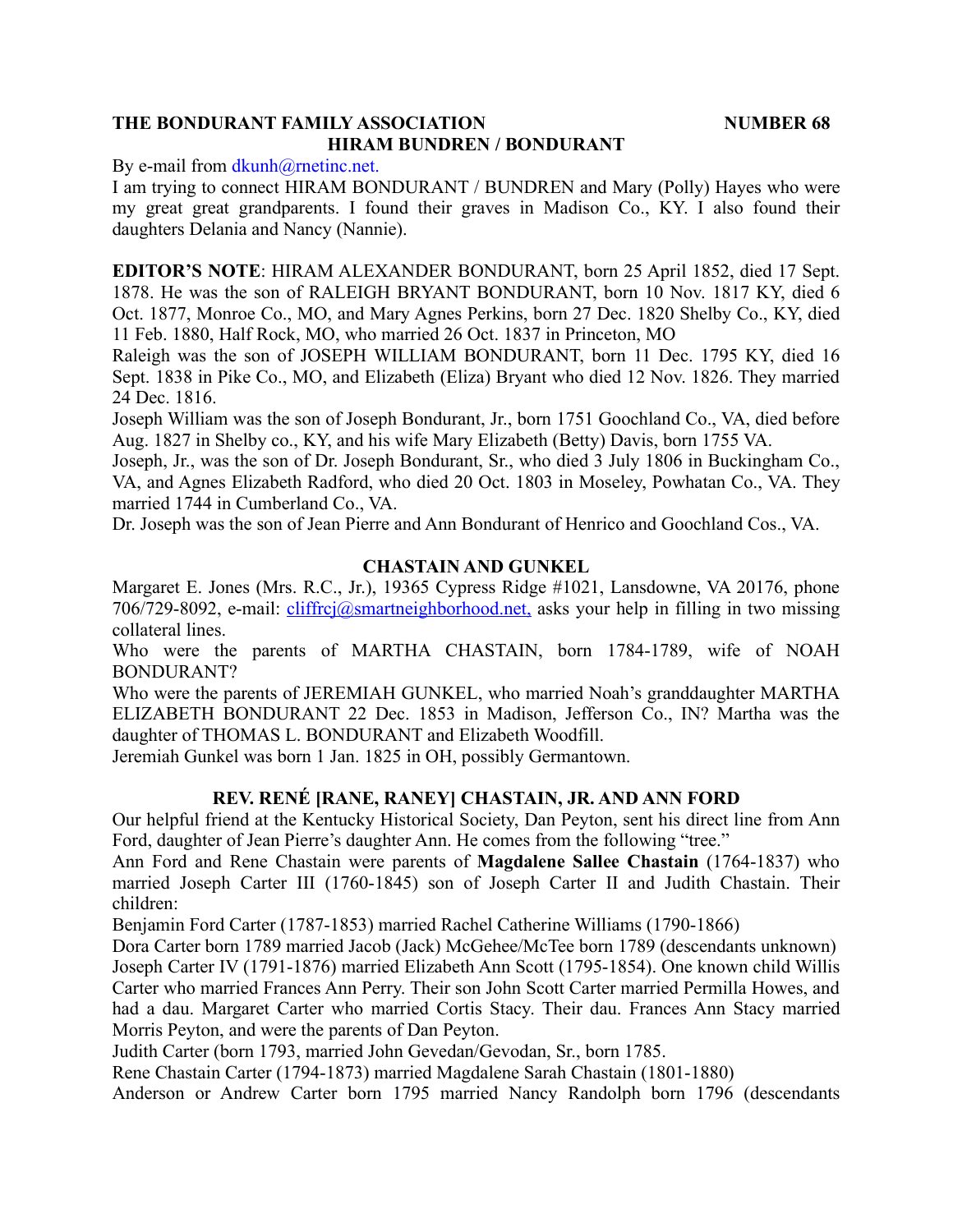unknown)

David B. Carter born 1797 (descendants unknown)

Anna Carter born 1798 married Jacob Ragen or Reagan born 1798 (descendants unknown) Elijah Carter born 1799 married Elizabeth (Eliza) Ragland born 1799 (descendants unknown)

**Benjamin Ford Carter** married 22 April 1806 in Montgomery Co., KY, Rachel Catherine Williams, and had 13 children. Both died in Cynthiana, Posey Co., IN.

Elizabeth Carter born 14 Feb. 1807 Montgomery Co., KY, married Jordan A. Fisher

Joseph Carter born 14 Oct. 1808 Montgomery Co., KY, married Elizabeth (Betsy) Duckworth

Mary McKinney Carter born 24 Feb. 1811 in Maury Co., TN, married Elhanan Winchester Johnson

Juliann Carter born 6 Oct. 1812 in Maury Co., TN, married Sample Duckworth, and Elhanan Winchester Johnson.

Minerva Carter born 3 Jan. 1815 in Cynthiana, Posey Co., IN.

Lucinda Carter born 2 Feb. 1817, Cynthiana, died 22 June 1900, married 1838 John Wright in Cynthiana.

Nancy Emiline Carter, born 16 Nov. 1819 Cynthiana, married Handorus Dow Johnson

Eunice Carter born 22 Feb. 1822 Cynthiana, married George Washington South

Anderson Newton Carter born 5 July 1824 cynthiana, married Lodema Ellen Williams

Magdalene Jane Carter born 28 Jan. 1828 Cynthiana, married John A. Rutter

Rane Carter born 18 March 1829 Cynthiana

Susan W. Carter born 8 May 1831 Cynthiana, married Victor Wood

Rachel Catherine Carter born 7 Nov. 1833 Cynthiana, married John Wesley Knowles.

Oakley Carter born 1801 married Artemilla Grimes born 1801 (descendants unknown)

Virginia Jane Carter born 1802 married twice: Joseph McKinley born 1798, and had two children, then David Burnett Carter (other descendants unknown)

**Judith Carter** married John Gevedan, Sr., born VA, died in KY. They had only 8 children. Benjamin Gevedan, born 1809 KY, married Mary Ann Leach Maggie Gevedan born 1811 KY, married Joshua Jeffa Elizabeth (Betsy) Gevedan born 1813 KY married Wes Peyton Virginia Devedan born 1816 married Henderson Stacy Anna Gevedan born 1822 KY married Hugh A. Stacy John Gevedan, Jr. born 1823 KY, married Eunice Stacy Joseph F. Gevedan (1823-1910) married Martha Ann Carter Parthenia Gevedan born 1827 KY, married Jack Brown and Benjamin Long.

**Rene Chastain Carter, Sr.** married 6 Sept. 1819, Magdalene Sarah Chastain, daughter of Martin Chastain and Elizabeth Benecia Ayres. There were a dozen childre, all born in Posey Co., IN. Elizabeth Manesa Carter born 24 Oct. 1820, married Greene Rosborough Joseph Martin Carter born 28 Sept. 1822, Elizabeth E. Rutter, then Sarah A. Rutter James P. Carter born 9 April 1824 married Mary Ann Bennett Eliza A. Carter born 1 March 1826 married Alexander F. McConnell Benjamin Franklin Carter born 24 Sept. 1827 married Sarah E. Wilkinson, Nancy E. Glenn, and Margaret unknown. Silas N. Carter born 17 Nov. 1829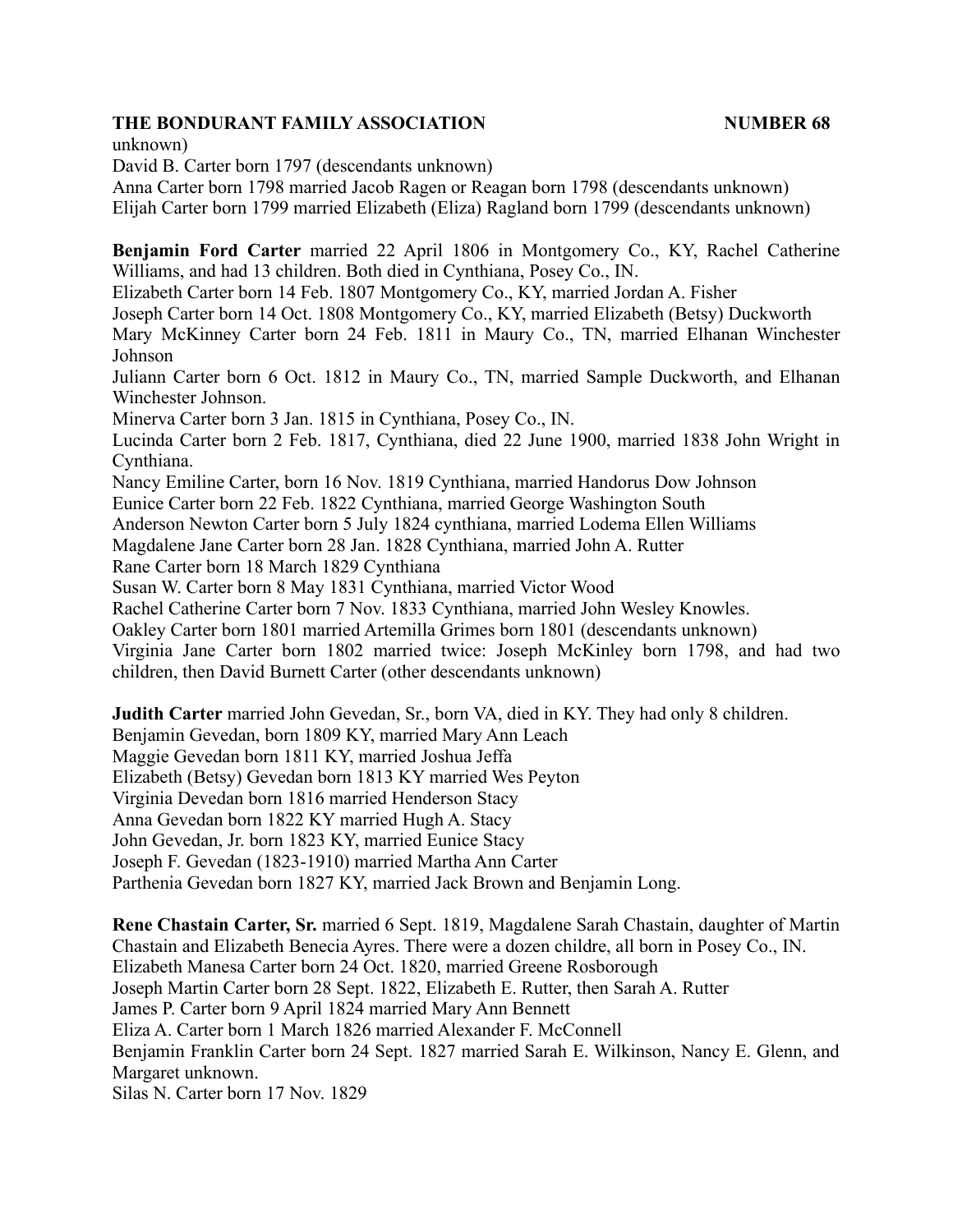William S. Carter born 15 May 1831 married Martha Jane Boren and Sarah A. Boren Martha Emily Carter born 26 Nov. 1833 married William Thomas Bennett Berry Harrison Carter born 8 Oct. 1835 married Rosa E. Montgomery Samuel Newton Carter born 4 Dec. 1837

John W. Carter born 22 Jan. 1841 married Martha Emerson

Rene Chastain Carter, Jr., born 22 Feb. 1844 married Caroline Boren.

## **JOE S. BONDURANT**

Ruby Smith also found biographies in several histories at the KY Historical Society. *HISTORY OF KENTUCKY*, vol. 5, 1922, page 338.

Joe S. Bondurant. A prominent and prosperous citizen of Paducah, Joe S. Bondurant, a wholesale dealer in flour, is conspicuously identified with the advancement of the mercantile interests in this section of Marshall County. He was born April 14, 1865 in Paducah, a son of J.K. [James K. Polk] Bondurant, a highly respected business man who bears with ease and dignity his burden of four score years. He is of Huguenot ancestry, being a lineal descendant of one of three brothers who emigrated from France to this country, settling in Virginia. His grandfather Bondurant, a native of Virginia, was a pioneer settler of Marshall County, KY, and died in Paducah many years ago.

Born and reared in Marshall Co., J.K. BONDURANT, whose birth occurred in 1840, enlisted in the Union Army soon after the outbreak of the Civil War, and being captured by the enemy [Confederates] in 1862 was confined at Belle Isle for many weary months before being released from prison. He was engaged in farming in his earlier years, but in 1865 secured a position as clerk in a clothing store at Paducah. Moving to Decaturville, this state [KY], in 1868, he engaged in mercantile pursuits until 1871, when he returned to McCracken Co., and having bought land lying seven miles east of Paducah carried on general farming for five years. Coming to Paducah again in 1876, in partnership with J.R. Smith, he embarked in the whoesale grocery business on South Second Street, and managed it for a number of years with his partner and later alone, until 1905, when he sold out, his trade at the time being one of the largest of the kind in Paducah.

Hale and hearty, with physical and mental vigor unimpaired, he is still actively interested in mercantile affairs as a broker. He is a Republican, member of the Ancient Free and Accepted Masons, and the Tenth Street Christian Church of which he is an elder. [J.K.P. died in 1921 .]

J.K.[P.] Bondurant married Mary Jane Brewer, born 1844 Marshall Co., KY. Two children: Joe S., and Ida May, wife of C.E. Jennings, real estate man of Paducah.

Joe S. Bondurant worked with his father until 1905, then in recent years he had dealt exclusively in flour.... Residence in the Jefferson Apartments on Jefferson St., "his home being pleasant and attractive." He is a Republican, member of First Christian Church, the Plain City Lodge No. 449 Ancient Free and Accepted Masons, Paducah Chapter No. 30, Royal Arch Masons, and Ingleside Lodge No. 195, Independent Order of Odd Fellows of which he is a past grand [master?].

Joe K. Bondurant married in 1887 at Paducah, Nannie Clark, daughter of Capt. W.C. Clark and Viola Jones. Capt. Clark served in the Confederate Army during the Civil War. He was postmaster two terms in Paducah, serving under President Cleveland, and represented the district in the State Legislature. "He has passed to the life beyond, and his widow resides in Paducah." Joe K. and Nannie C. Bondurant have 3 children:

Mary, wife of W.D. Whatley, a tobacco businessman in Paducah

Clark A., who served in World War I, and is now a newspaper reporter and writer in Jacksonville, FL.

Robert T., who served in 327<sup>th</sup> Field Artillery Band, stationed at Bordeaux, France. He is in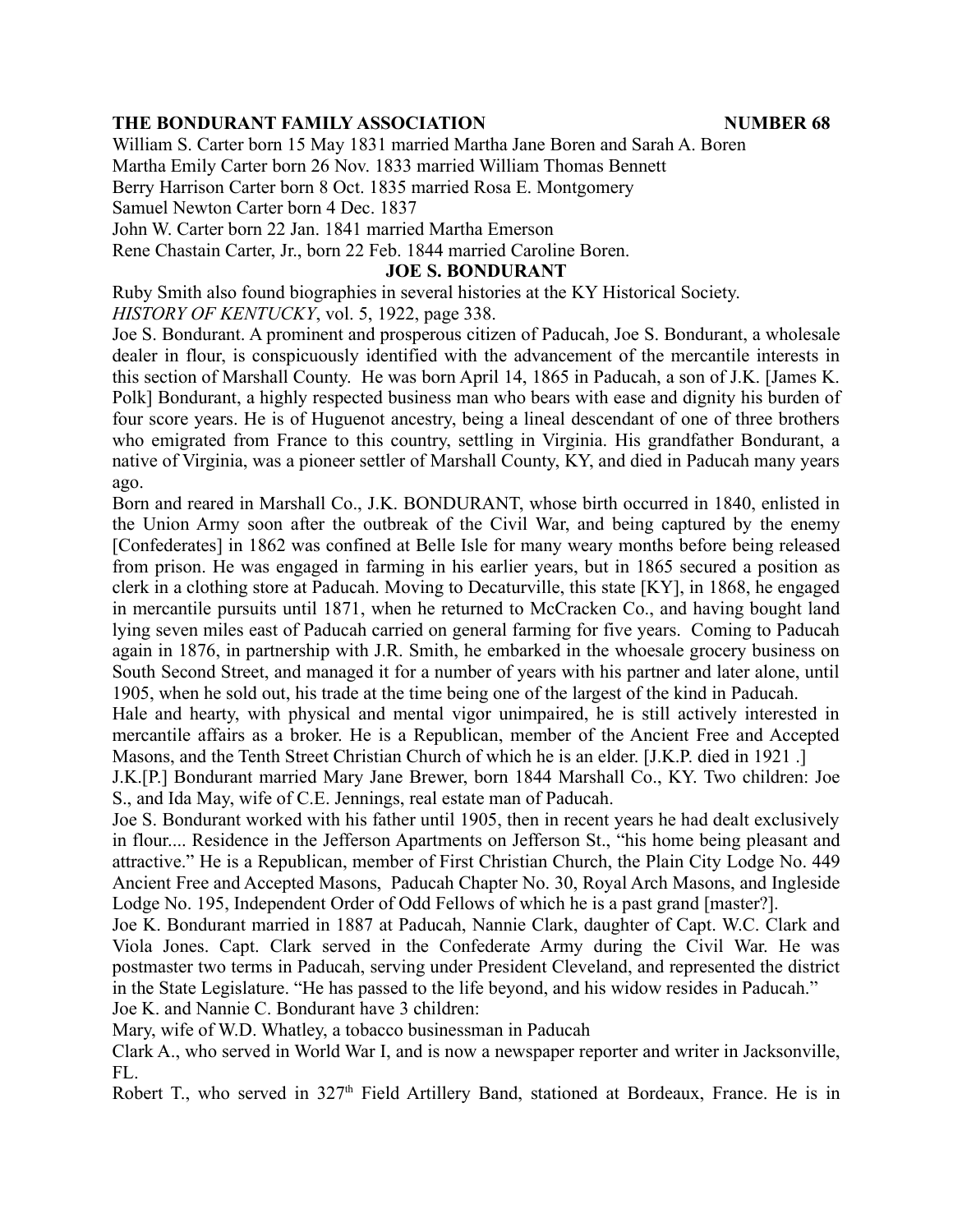business with his father.

#### **B.F.A. NEWSLETTERS – ON THE HONOR SYSTEM**

**Have you missed BFA newsletter issues for which you have paid?** There has been some confusion in sending back issues to subscribers, and to persons who ordered selected back issues, not to mention the ones the Postal Service didn't deliver. Please fill out this form (or a copy) and mail to the Editor for issue replacement [free copies]

**If you want to complete your set of printed BFA newsletter issues**, you can use this form to order individual issues by number, please. Most issues are \$2.50 each, postpaid, except #12 (88 pages) - \$10., and #15 (20 pages) - \$5. **Please circle the issue numbers you are ordering**. Thanks!

| 1 to 5 (one issue)                                               |                         |    | 6  | $\tau$ | 8  | 9  | 10 | 11 | 12 | 13 | 14 | 15 |
|------------------------------------------------------------------|-------------------------|----|----|--------|----|----|----|----|----|----|----|----|
| 16                                                               | 17                      | 18 | 19 | 20     | 21 | 22 | 23 | 24 | 25 | 26 | 27 | 28 |
| 29                                                               | 30                      | 31 | 32 | 33     | 34 | 35 | 36 | 37 | 38 | 39 | 40 | 41 |
| 42                                                               | 43                      | 44 | 45 | 46     | 47 | 48 | 49 | 50 | 51 | 52 | 53 | 54 |
| 55                                                               | 56                      | 57 | 58 | 59     | 60 | 61 | 62 | 63 | 64 | 65 | 66 | 67 |
| Cost of back issues ordered:<br>Number of issues $\omega$ \$2.50 |                         |    |    |        |    |    |    |    |    | \$ |    |    |
|                                                                  | Issue #12 $\omega$ \$10 |    |    |        |    |    |    |    |    | \$ |    |    |
|                                                                  | Issue #15 $@$ \$5       |    |    |        |    |    |    |    |    | \$ |    |    |

Enclose your dues for  $2006 - $20.00$  \$

Total (check payable to Bondurant Family Association) **\$\_\_\_\_\_\_\_\_\_\_**

#### Mail to: **Mary B. Warren, 750 Glenwood Drive, Athens, GA 30606-4628**

NAME

Address

City, State, Zipcode

Telephone, with area code